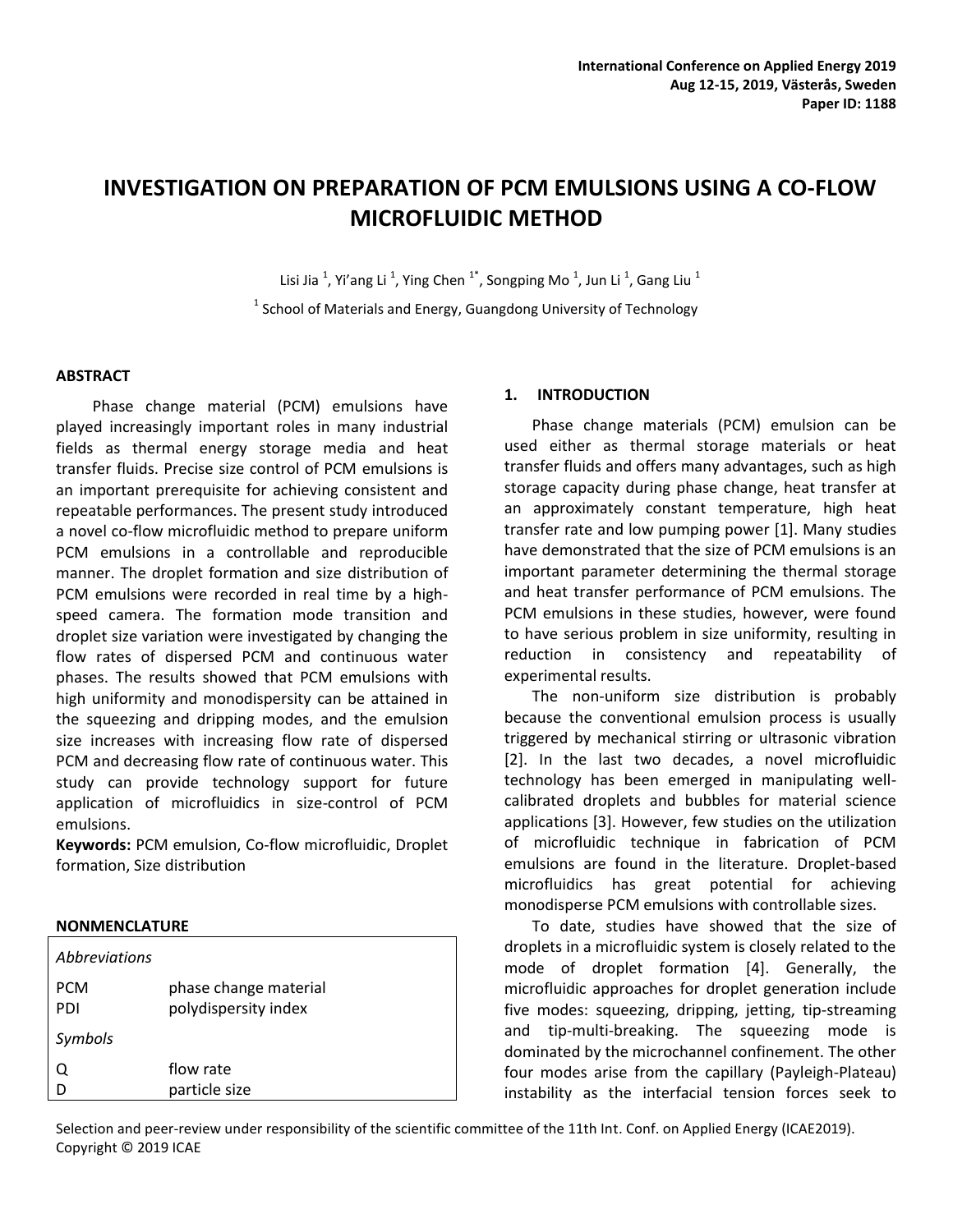minimize the interfacial area according to the thermodynamic principle of minimum interfacial energy. In these cases, viscous and inertial forces that act to deform the liquid interface counteract interfacial tension forces that resist the deformation. It is the competition of these forces that determines the specific mode of droplet formation and the size of droplets formed at a given set of parameters, such as viscosity, interfacial tension, and flow rate [5].

In the present study, a co-flow microfluidic technique was employed to generate PCM emulsions. Given that organic paraffin is the common material used for the PCM emulsions, the droplet formation and size distribution of n-heptadecane emulsions were investigated, emphasizing on the effects of the flow rates of dispersed and continues phases. The results can provide experimental support for controlling the size uniformity of PCM emulsions by microfluidic technology in the future.

## **2. EXPERIMENTAL**

The experimental setup for the preparation of PCM emulsions is shown in Figure 1, which consists of two major components: droplet formation system and visualization observation system. The droplet formation system is composed of two syringe pumps (NE-100, New Era Pump Systems Inc., USA) and a co-flow microfluidic device. The microfluidic device was selffabricated by coaxially inserting the injection capillary into the collection capillary. The collection capillary with an inner diameter of 900 μm was treated with dipotassium phosphate to make the glass surface hydrophilic in advance to prevent the adhesion of the organic PCM on the capillary wall. The injection capillary was tapered using a micropipette puller, and its orifice was then sandpapered to the final size of 60 μm. The deionized water and n-heptadecane, purchased from Aladdin Chemistry Co., Ltd., China, were used as the continuous and dispersed phases, respectively. Flow rates in the range of 10 to 50 μL/min were set for the PCM phase, and the water phase covers a flow rate ranging from 50 to 2000μL/min. The PCM droplet formation in the coaxial flow was monitored in real time by the observation system, which is made up of an optical microscope (6XB-PC, Shanghai Optical Instrument factory, China), a high-speed video camera (BDS300, Chongqing Optec Instrument Co., Ltd., China), and a computer. The formation mode of PCM emulsion droplets was captured and the corresponding droplet size distribution was recorded.



Fig 1 Experimental setup for the preparation of PCM emulsions using a co-flow microfluidic system. (droplet formation system: 1. syringe pump; 2. co-flow microfluidic device; observation system: 3. optical microscope; 4. high-speed camera; 5. computer)

## **3. RESULTS AND DISCUSSION**

Figure 2 illustrates the PCM emulsion droplet formation in the coaxial-flow microfluidic device. Typically, the PCM phase was in contact with the water phase at the orifice of the injection capillary and grew over time, eventually pinching off to form emulsion droplets. Three different modes of droplet formation were observed in the PCM fluid system: squeezing, dripping and jetting. In the squeezing mode (Figure 1a), the PCM phase protrusion obstructs the collection capillary as it grows, thereby restricting the water phase flow around the developing protrusion. The interface of the enlarging droplet is squeezed to deform and necks into a PCM droplet at the orifice. The formed droplet is confined by the capillary wall, adopting a plug-like rather than a spherical shape. In the dripping mode (Figure 1b), the interface shape of PCM droplet remains essentially spherical and the drop attaches to the orifice of the injection capillary. With the increase of droplet size, the PCM droplet is stretched along the flow direction. After reaching an appropriate volume, the PCM droplet is dragged away from the orifice. Differing from the squeezing and dripping modes in which PCM droplet is formed near the injection orifice, the jetting mode shows a long jet before the PCM phase breaks into droplets. As shown in Figure 1c, a liquid jet extends in the same direction as the flow of the water phase, evolving into PCM droplets at a distance from the injection orifice. The resultant PCM droplets then pinch off due to Rayleigh-Plateau instability.

Figure 3 shows the formation mode of PCM emulsion droplets in a co-flow microfluidic device as a function of the volume flow rates of the PCM and water phases. In the PCM fluid system, three distinct types of transition between the squeezing, dripping and jetting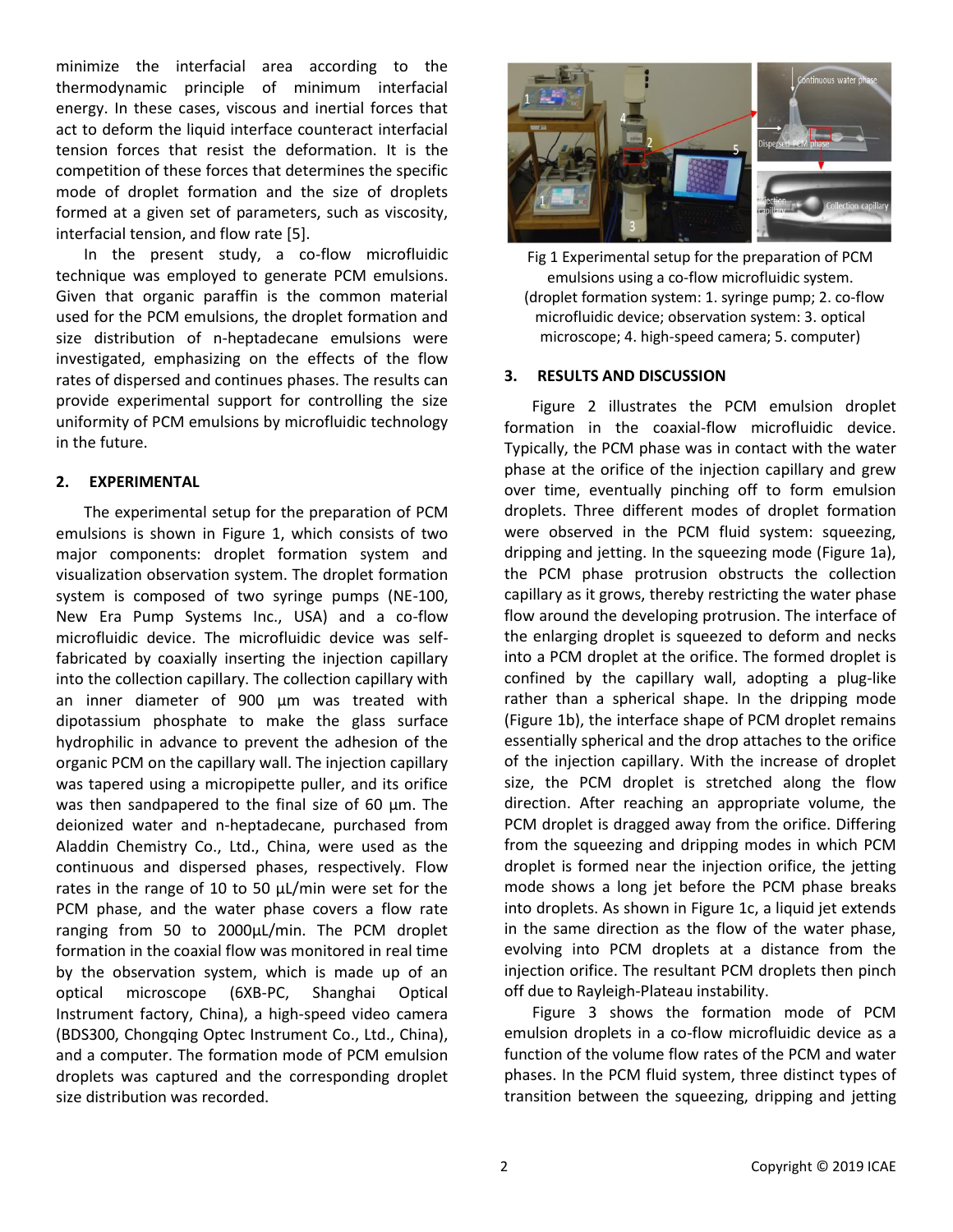modes are observed: squeezing-dripping transition denoted by the red dividing line, squeezing-jetting transition denoted by the green dividing line, and dripping-jetting transition denoted by the blue dividing line. Previous studies have demonstrated that the droplet formation is governed by three types of forces, namely, inertial force, viscous force, and capillary force. The transition between the dripping and jetting modes is considered as a competition of the surface tension force and the viscous force. With the increase of the flow rate of water phase, the shear stress on the PCM droplet overcome surface tension, leading to the transition from dripping to jetting. The role that the flow rate of PCM phase plays in the dripping-jetting transition is ascribed to the inertial force. The squeezing mode is dominated by the confinement of the microchannel wall. As the flow rate of water phase increases, the viscous force exerted on the PCM droplet gives way to the wall effect of the capillary. The increased flow rate of PCM phase is also beneficial for the occurrence of squeezing mode at low flow rates of water phase.



Fig 2 Typical formation process of PCM emulsion droplets in a co-flow microfluidic device. (a. squeezing mode; b. dripping mode; c. jetting mode)

Figure 4 shows the typical size distributions of the PCM droplets observed in the squeezing, dripping and jetting modes. The droplet size distributions in the squeezing mode were measured when the PCM droplets collected became spontaneously spherical as a result of surface tension. The PCM droplets generated in the squeezing and dripping modes exhibits an extremely uniform size distribution, whereas the droplet size is diverse in the jetting mode. The polydispersity index (PDI) of the PCM droplets was calculated by statistical analysis of the particle size of PCM droplets in the optical micrograph. In the study, the PCM droplets formed in the jetting mode generally have higher PDI values than 0.05, suggesting that they



Fig 3 State diagram of the transition in formation mode of PCM emulsion droplets as a function of the volume flow rates of PCM and water phases. The red, blue and green squares denote the modes of squeezing, dripping and jetting, respectively.



Fig 4 Average diameter of PCM emulsion droplets as a function of the volume flow rates of PCM and water phases. The red, blue and green dashed lines denote the mode transitions of squeezing-dripping, dripping-jetting and squeezing-jetting, respectively.

cannot be regarded as a monodisperse system. The high monodispersity of PCM droplets can be achieved in the squeezing and dripping modes. It can be seen from Figure 4 that the PCM droplet size decreases as the flow rate of water phases increases. This is because the higher flow rate of water phase induces a higher velocity gradient on the two-phase interface and a higher viscous drag force that helps the droplet break up from the orifice and thus form smaller droplets. With the increase of PCM phase, the size of PCM droplets increases due to the increased inertia force which pulls the PCM droplet downstream to become larger and larger. The flow rate of water phase has obvious influence in the squeezing- and dripping-dominated